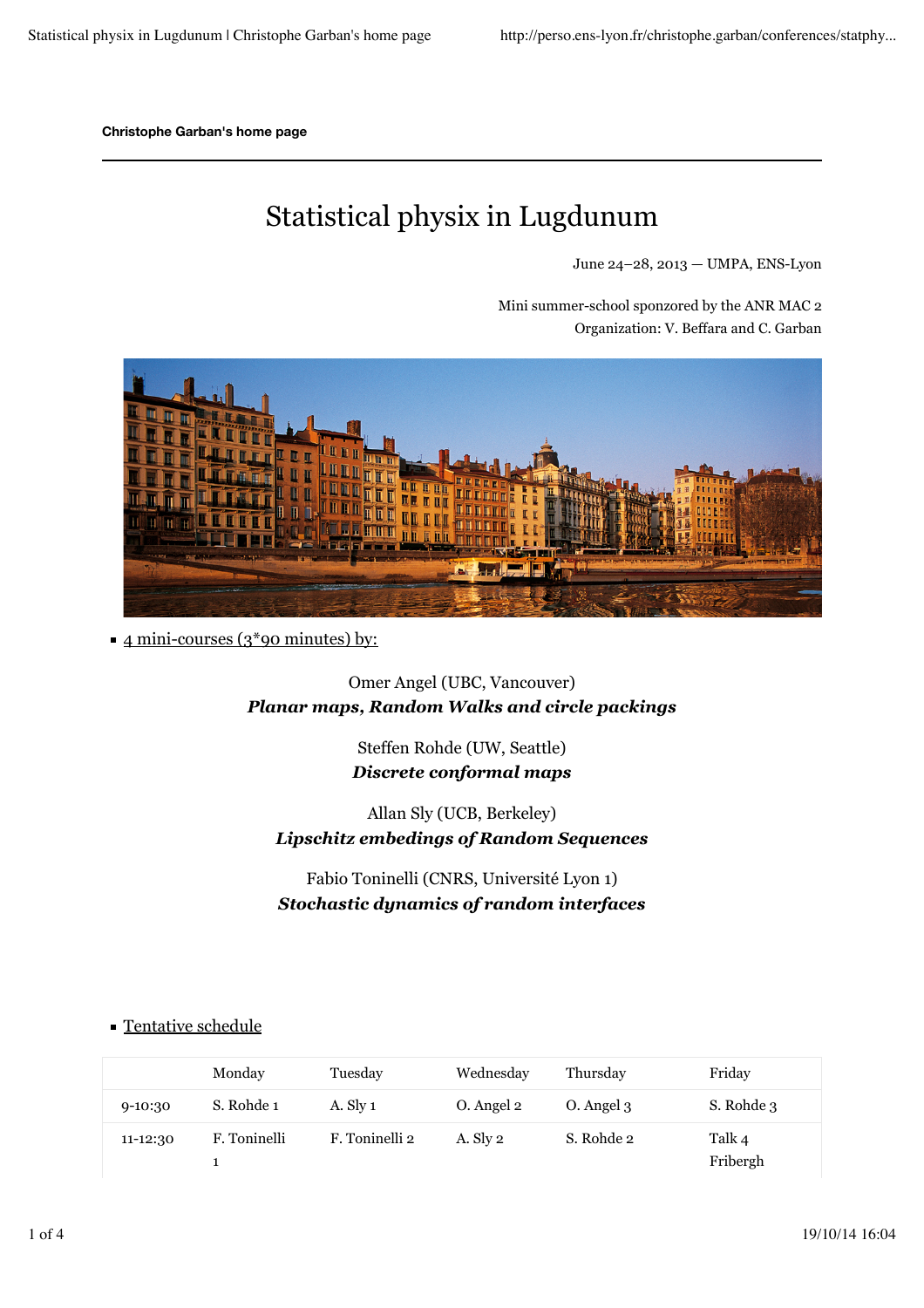| 12:30-14  | <b>LUNCH</b>     | <b>LUNCH</b>      | <b>LUNCH</b> | <b>LUNCH</b>        | <b>LUNCH</b> |
|-----------|------------------|-------------------|--------------|---------------------|--------------|
| 14-15:30  | O. Angel 1       | F. Toninelli 3    |              | A. Sly $3$          |              |
| $16 - 17$ | Talk 1<br>Curien | Talk 2<br>Viklund |              | Talk 3<br>Manolescu |              |
| Evening   |                  |                   |              | <b>DINNER</b>       |              |

#### ■ Abstracts

#### **Steffen Rohde:** *Discrete conformal maps*

It is often desirable to represent a planar graph in a "conformally natural" way. In this mini-course, we will discuss two such representations, namely circle packings, and the Riemann surface obtained by glueing euclidean polyhedra. We will begin with a thorough discussion of existence and uniqueness of circle packings (following Koebe and Schramm) and the Rodin-Sullivan theorem of convergence to the conformal map. We will then discuss the Riemann surface approach, compare the two, and see that Brownian motion on the Riemann surface associated with the uniform infinite planar triangulation is recurrent. We will also discuss conformally natural representations of trees (via Shabat polynomials), and of carpets (such as CLE). Some of this is joint work with Jim Gill, with Don Marshall, and with Brent Werness.

#### **Allan Sly:** *Lipschtiz Embeddings of Random Sequences and Objects*

A range of problems popularized by Winkler involve embedding one random sequence into another. These include his compatible sequence and clairyoiant demon problem and the question of finding a Lipschitz embedding from one i.i.d. Bernoulli sequence into another. A fourth is the question of whether two Poisson processes on the real line are roughly isometric. These can all be viewed as problems in co-ordinate percolation.

I will discuss new multi-scale methods which give a unified framework for tackling these problems. I will then describe the extension of these

models to higher dimensions. Working in higher dimension involves a

number of additional challenges and the base case on the induction requires new results in analysis finding smooth ways of stretching measureable sets. Finally I will conclude by discussing open problems in

extending these problems to more complex random objects such as trees, random graphs and percolation clusters.

Based on joint work with Riddhipratim Basu and Vladas Sidoravicius

### **Fabio Toninelli:** *Stochastic dynamics of random interfaces*

In this mini-course we will consider random discrete interfaces: these model for instance the boundary between the + phase and the - phase of the Ising model, at low temperature. Our goal is to understand the stochastic evolution of such interfaces under some natural Markov (Glauber) dynamics. In many situations one expects that the relevant timescale T\_L of interface evolution grows like the square of the interface diameter L (diffusive scaling), but this is in general very hard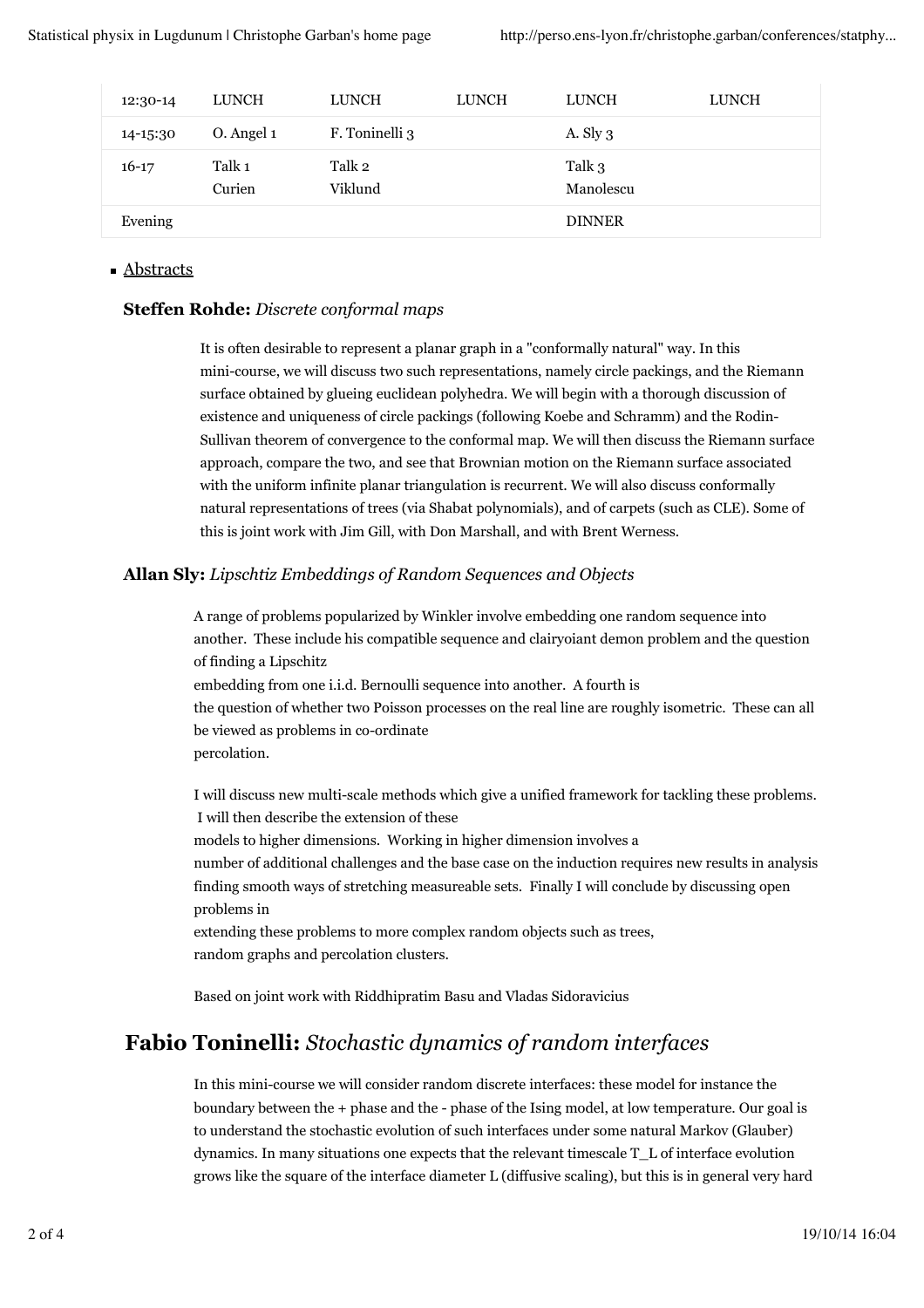to prove.

More specifically, we will concentrate on the case of the 3d Ising model at zero temperature: in this case, interfaces can be locally seen as lozenge tilings of the plane. We will see that the knowledge of the (Gaussian-Free-Field-like) fluctuations of random tilings, together with geometric ideas of mean-curvature-motion type, allow in some cases to prove the conjectured scaling  $T_L\$  $L^2$ .

Based on joint works with P. Caputo, B. Laslier, F. Martinelli, F. Simenhaus.

## **Fredrik Viklund:** *On the continuity of SLE(\kappa) in \kappa and related results*

SLE(\kappa) is a family of random curves constructed by solving the Loewner equation with a standard Brownian motion times the square-root of \kappa as driving term. A natural question that has been asked is whether almost surely the SLE(\kappa) curves simultaneously exist and change continuously if the Brownian motion sample is kept fixed but the parameter \kappa is varied in an interval; there exist examples of deterministic Loewner chains with driving terms more regular than Brownian motion for which the corresponding statement is false. We will discuss a result giving a positive answer to this question and also indicate how related ideas can be used to obtain power-law convergence rate results for, e.g., the LERW path, when a rate for the driving term is known.

The talk is in part based on joint work with Rohde and Wong.

#### Participants (under construction)

Omer Angel (UBC Vancouver) Juhan Aru (ENS Lyon) Vincent Beffara (ENS Lyon) Stephane Benoist (Columbia University) Nathanael Berestycki (Cambridge) Cédric Bernardin (ENS Lyon) Oriane Blondel (Paris 7) Anne Briquet (Université de Lorraine) Loren Coquille (Unité de mathématiques, Genève) Nicolas Curien (Paris 6) Daphné Dieuleveut (ENS Paris) Leif Doering (ETH Zurich) Clément Erignoux (ENS Paris) Max Fathi (Paris 6) Alexander Fribergh (Université de Toulouse) Christophe Garban (ENS LYON) Maxime Gagnebin (Unité de mathématiques, Genève) Thierry Gobron (Université de Cergy-Pontoise) Henry Jackson (cambrdige) Emmanuel Jacob (ENS Lyon) Benoit Laslier (Université Lyon 1) Jhih-Huang Li (Université d'Orsay)